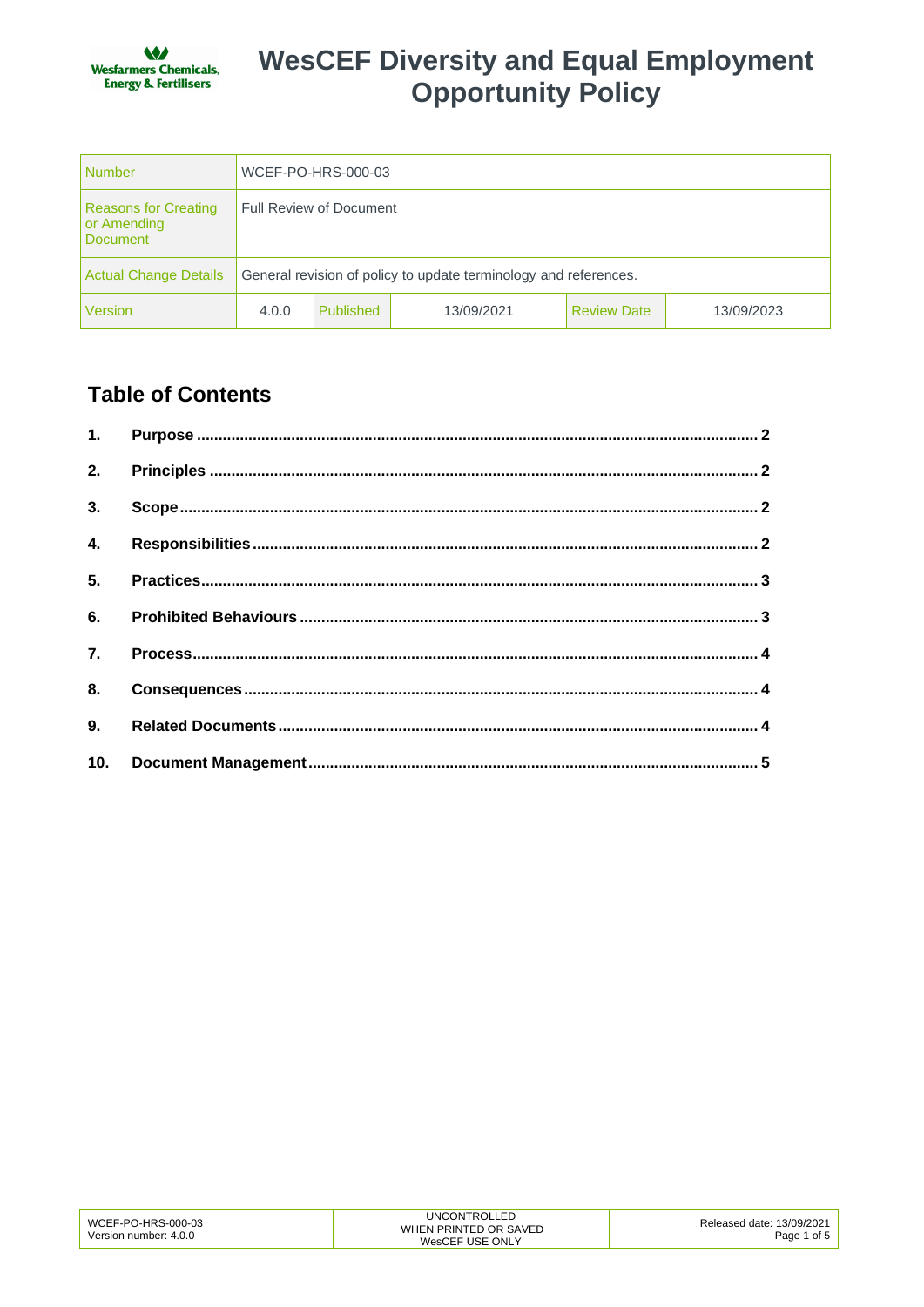

### **1. Purpose**

Wesfarmers Chemicals, Energy & Fertilisers (WesCEF) is committed to creating a workforce that is diverse and a workplace that is inclusive where everyone is treated with fairness, equity and respect.

WesCEF believes that a workplace that encourages, as well as embraces, mutual respect, inclusion and diversity enjoys a distinct competitive advantage. Representing the communities in which we operate, our workplace is diverse in age, caring responsibilities, cultural background, national origin, religious belief, physical abilities, gender, gender identity, race, sexual orientation, relationship status, mental health, education, work experiences and many other real or perceived differences.

### **2. Principles**

We define diversity as all the differences between people in how they identify themselves (see examples in Purpose above). Inclusion is achieved when people feel valued, respected and able to fully contribute their skills and perspectives to their role and the business.

At WesCEF, we aim to:

- Ensure our workplaces embrace and respect diversity and inclusion, and recognise the positive impact and benefits for the business.
- Demonstrate commitment to Equal Employment Opportunities (EEO), diversity and inclusion through leadership practices and human resources systems and policies.
- Ensure that vacant positions are filled by the best candidate based on an assessment of their suitability against identified selection criteria whilst taking into account the promotion of a diverse workforce.

### **3. Scope**

This policy applies to all employees of the WesCEF division, which includes all business units and departments in the division.

Contractors, consultants, agents and other intermediaries (External Personnel) are also expected to know and observe our standards and should be made aware of this policy by their responsible officer when they are engaged to work with us.

### **4. Responsibilities**

We are all responsible for creating a workplace that embraces, mutual respect, inclusion and diversity. Your responsibilities are to:

Lead by example, demonstrating commitment to diversity, inclusion and equal employment opportunity (EEO).

| WCEF-PO-HRS-000-03<br>Version number: 4.0.0 | <b>UNCONTROLLED</b><br>WHEN PRINTED OR SAVED<br>WesCEF USE ONLY | Released date: 13/09/2021<br>Page 2 of 5 |
|---------------------------------------------|-----------------------------------------------------------------|------------------------------------------|
|---------------------------------------------|-----------------------------------------------------------------|------------------------------------------|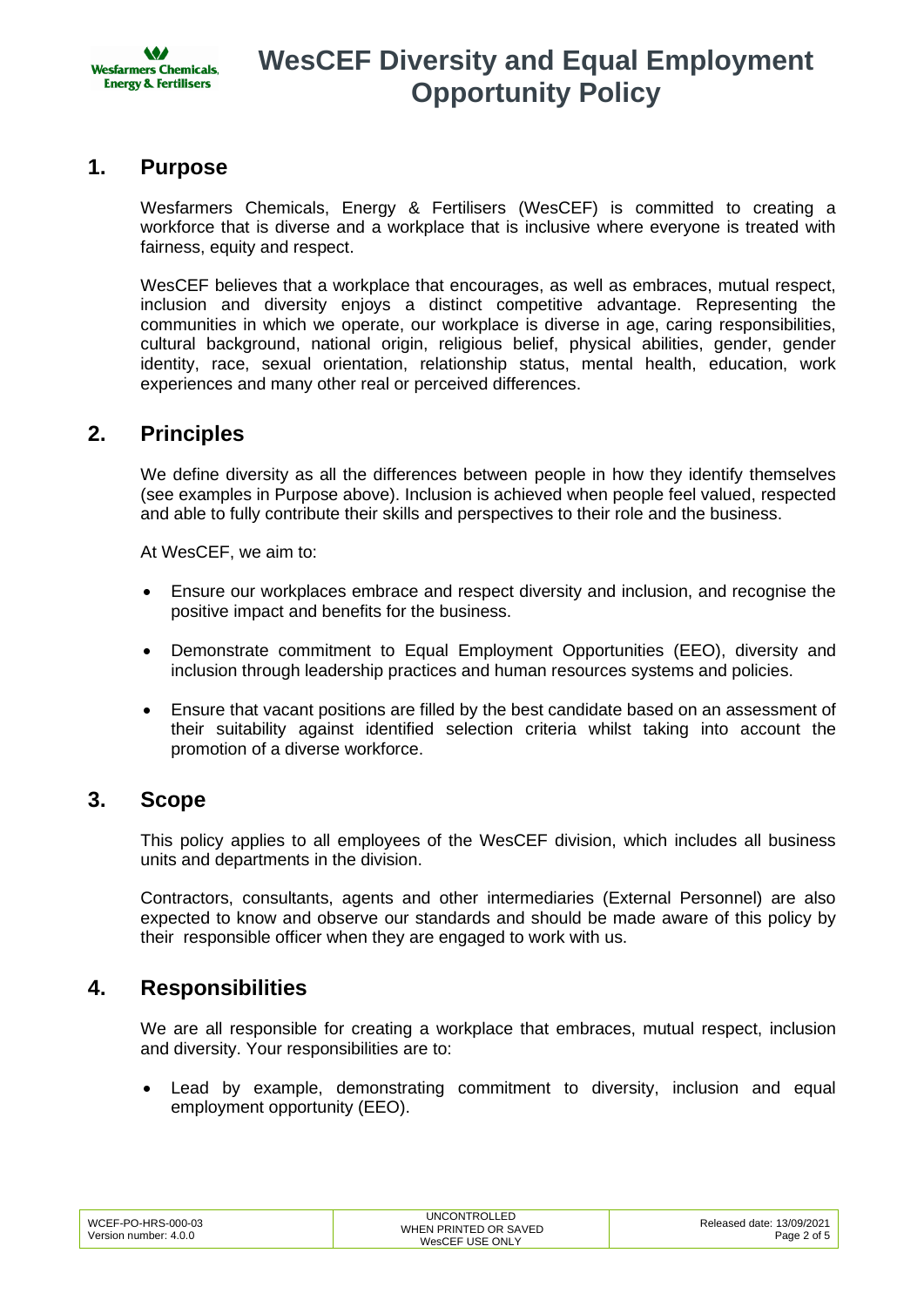

- Take personal responsibility for your conduct in the workplace.
- Encourage and recognise the value of diverse thinking.
- Recognise and respect our differences and what makes all of us unique.
- Take all reasonable steps to ensure a workplace free from unlawful discrimination, harassment and bullying.
- Promptly identify and address any discrimination, harassment and bullying issues.
- Report any incident of discrimination, harassment and/or bullying to your leader or a WesCEF representative, in a timely manner.
- If you are a leader, you are also expected to make employment decisions based on merit, taking into account the commitment to create a diverse workforce, and ensure communication of this policy to both employees and External Personnel.
- Seek advice and support from Human Resources as required.
- Read, understand and comply with this policy.

### **5. Practices**

At WesCEF, we aim to achieve fair and equitable practices in all areas of employment, which means:

- Performance assessments are conducted in a fair and merit based manner.
- Recruitment and selection practices are according to the Recruitment and Selection Policy and Procedure taking into account the creation of a diverse workforce.
- Employees have reasonable opportunity for relevant training and development.
- Grievance resolution processes are accessible and deal with workplace issues fairly, impartially and confidentially, and in accordance with the Grievance Resolution Policy and Grievance Resolution procedure.
- All practices are compliant with relevant State and Federal legislation.

### **6. Prohibited Behaviours**

Any behaviour of a discriminatory, harassment or bullying nature displayed by an individual or group towards another individual or group is unlawful and will not be tolerated by WesCEF. Please refer to the Discrimination, Harassment and Bullying Policy for further details.

Decisions based on attributes unrelated to job performance including but not limited to race, colour, sex, national origin, age, impairment, personal associations, religion, political

| WCEF-PO-HRS-000-03    | UNCONTROLLED          | Released date: 13/09/2021 |
|-----------------------|-----------------------|---------------------------|
|                       | WHEN PRINTED OR SAVED |                           |
| Version number: 4.0.0 | WesCEF USE ONLY       | Page 3 of 5 $\vert$       |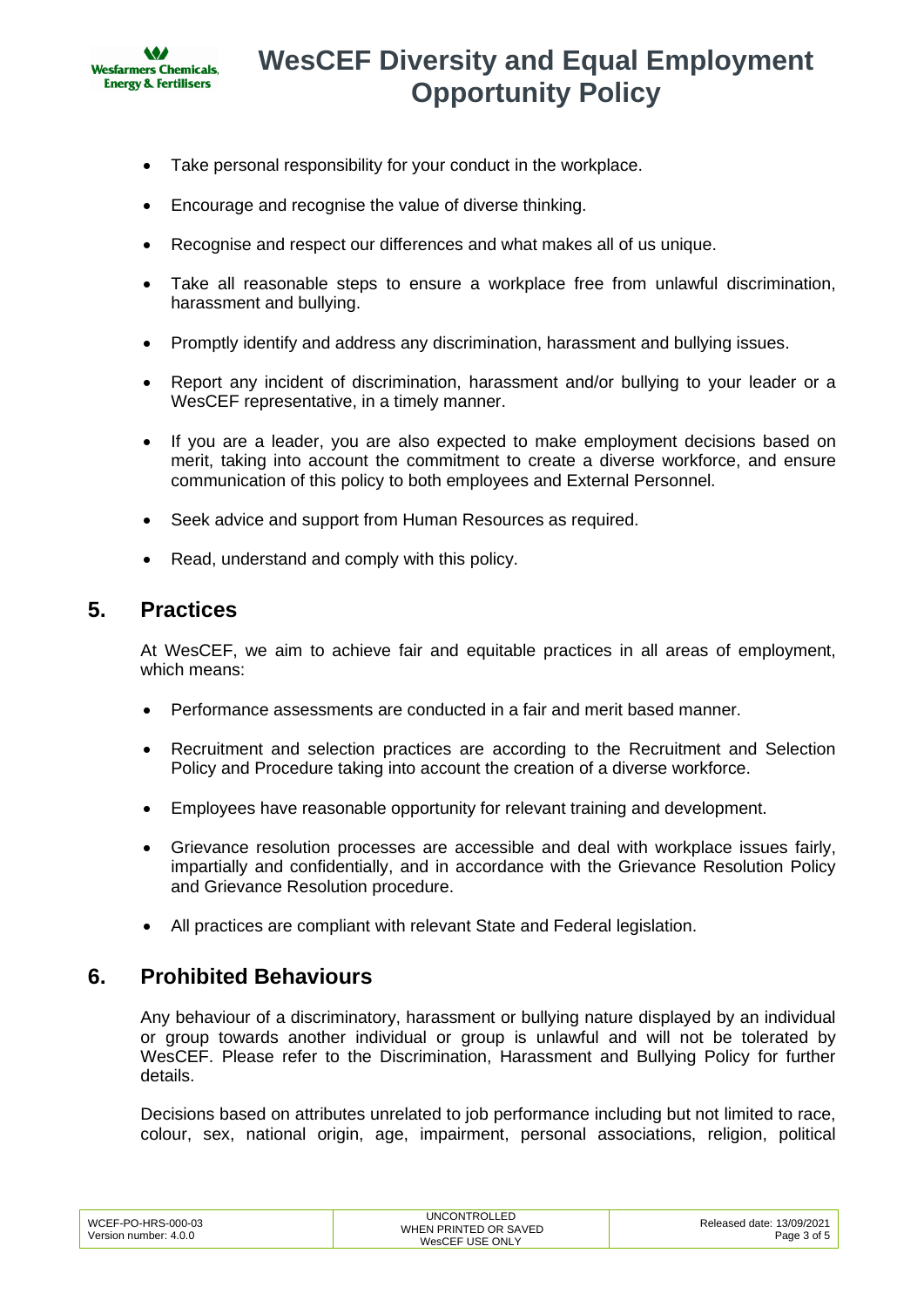

conviction, union involvement, marital status, sexual orientation, gender history, pregnancy, family responsibilities may constitute discrimination and are prohibited.

### **7. Process**

See. Stop. Act.

If you observe or are involved in an EEO issue, you are encouraged to try and resolve the matter directly with the person/s involved. Where this is unsuccessful or inappropriate, you should consult Human Resources or the Grievance Resolution Policy and Grievance Resolution Procedure for guidance.

As noted in the Grievance Resolution Policy and Grievance Resolution Procedure, WesCEF's Whistleblower Policy contains an alternative and confidential procedure for the reporting of instances of unethical, illegal, fraudulent or undesirable conduct.

#### **8. Consequences**

All employees and External Personnel are personally responsible for their conduct. Employees or External Personnel who raise a genuine EEO complaint under this policy or the Discrimination, Harassment and Bullying Policy will not be unfavourably treated or victimised as a result of making the complaint.

Appropriate disciplinary action will be taken against any employee who is found to have engaged in inappropriate behaviour as outlined in this policy, or who makes a fraudulent or vexatious complaint. Depending on the seriousness of the incident, this may result in termination of employment.

### **9. Related Documents**

- Anti-Bribery Policy
- WesCEF Code of Conduct
- WesCEF Discrimination, Harassment and Bullying Policy
- WesCEF Electronic Usage Policy
- WesCEF Fraud Risk Management Policy
- WesCEF Grievance Resolution Policy
- WesCEF Grievance Resolution Procedure
- WesCEF Recruitment and Selection Policy and Procedure
- WesCEF Whistleblower Policy

| WCEF-PO-HRS-000-03<br>Version number: 4.0.0 | UNCONTROLLED<br>WHEN PRINTED OR SAVED<br>WesCEF USE ONLY | Released date: 13/09/2021<br>Page 4 of F |
|---------------------------------------------|----------------------------------------------------------|------------------------------------------|
|---------------------------------------------|----------------------------------------------------------|------------------------------------------|